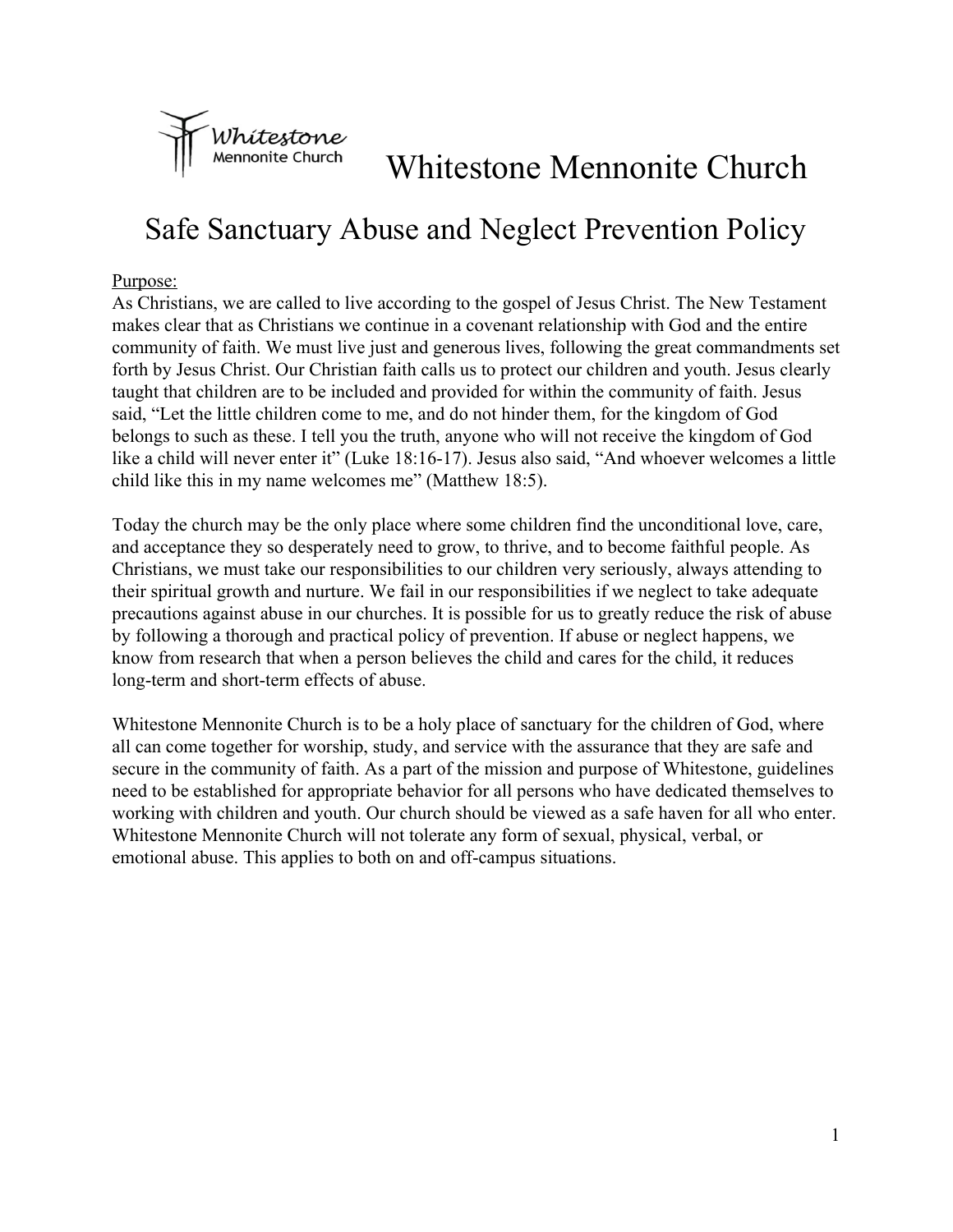### Definitions:

| <b>Minor</b>           | A person under the age of 18.<br>Abuse in which a person deliberately and intentionally causes<br>bodily harm to another. This includes any non-accidental physical injury.                                                                                                                                                                                                                                                                    |  |  |
|------------------------|------------------------------------------------------------------------------------------------------------------------------------------------------------------------------------------------------------------------------------------------------------------------------------------------------------------------------------------------------------------------------------------------------------------------------------------------|--|--|
| <b>Physical Abuse</b>  |                                                                                                                                                                                                                                                                                                                                                                                                                                                |  |  |
| <b>Emotional Abuse</b> | Abuse in which a person repeatedly endangers another with spoken and/or<br>unspoken violence or emotional cruelty. Emotional abuse sends the<br>message of worthlessness and being not only unloved but undeserving of<br>love and care.                                                                                                                                                                                                       |  |  |
| <b>Sexual Abuse</b>    | Any contact or interaction with a minor in which the minor is being<br>used for the sexual stimulation of the perpetrator, the minor, or another<br>person. It includes sexual contact between a person of lesser power and a<br>more powerful person (i.e. adult to minor, older youth to younger).<br>Examples include but are not limited to: fondling, request for sexual<br>favors, intercourse, incest, and the exposure to pornography. |  |  |
| <b>Neglect</b>         | Abuse through a deficit in meeting a minor's basic needs, including the<br>failure to provide adequate health care, supervision, clothing, nutrition,<br>or housing, as well as their physical, emotional, social, educational, and<br>safety needs.                                                                                                                                                                                           |  |  |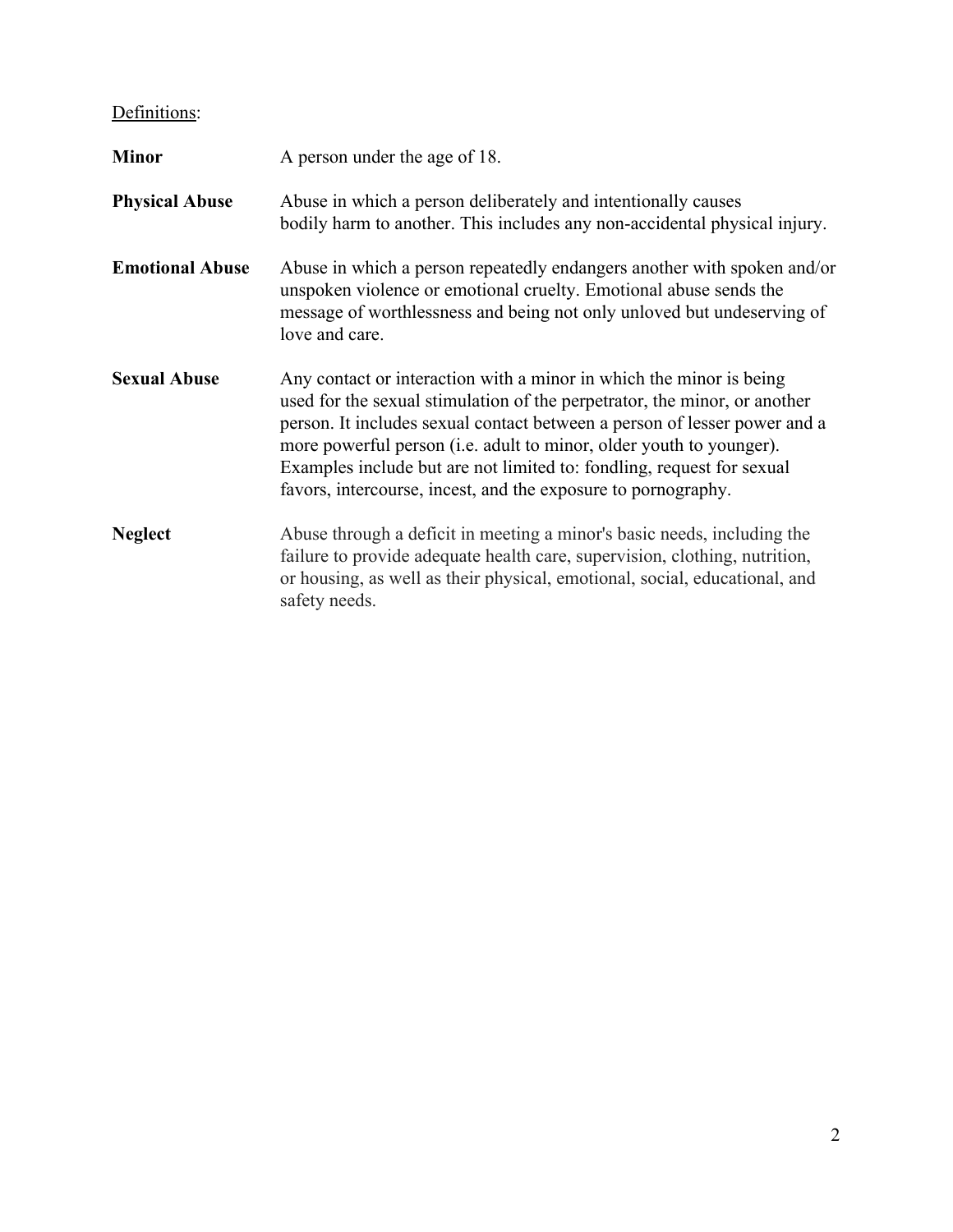#### **POLICY FOR THE PREVENTION OF ABUSE AND NEGLECT**

All forms of abuse and neglect as stated above are forbidden. This policy applies to everyone who worships at Whitestone Mennonite Church.

Any person who knows of any form of abuse or neglect within Whitestone Mennonite Church or its programs should immediately report it to the state authorities as well as to the Congregational Chair and/or a Pastor.

All individuals desiring to work with minors at Whitestone shall agree to a one-time legal background check. Another background check may be requested by the Overseer of Discipleship at a later date if a volunteer leaves Whitestone for a time and then returns, or if there are any concerns about the integrity of the individual. Any individual convicted of a sexual offense shall not be involved in activities for minors, formal or informal. They will not be allowed any unsupervised contact with minors.

All individuals who work with minors at Whitestone will be provided with education regarding the issues of abuse and exploitation of minors. All individuals who work with minors shall be required to complete a yearly orientation and sign a covenant agreement. This training will be before the beginning of the Sunday School year.

Any persons who have been convicted of a felony, including, but not limited to, assault, sexual abuse, rape, incest, indecency with a child, possession or promotion of child pornography, or abandonment or endangerment of a child, shall not be eligible to work with minors. Persons who have been accused of such incidents shall not be permitted to work with minors until an investigation has been completed. The pastors and elders will establish guidelines by which convicted offenders may worship in our congregation.

Before being allowed to routinely work with minors, volunteers must have regularly attended Whitestone Mennonite Church for six (6) months, and must obtain approval from the program director. Exceptions will be taken into consideration by the Overseer of Discipleship on a case-by-case basis.

#### **Documents and forms to be utilized in the administration of this policy are the following:**

- Guidelines for Working with Minors
- Safe Touch Guidelines
- Young Children and Bathroom Use
- Guidelines for Volunteers who Work with Children Birth Grade 5/6
- WOW/Sunday School Registration and Consent Form
- WOW/Sunday School Discipline Policy
- Mentoring the "Safe Sanctuary" Way
- Youth Leader and Mentor Guidelines
- Plan for Handling Complaints
- Incident Report Form
- Integration of Someone who has Sexually Offended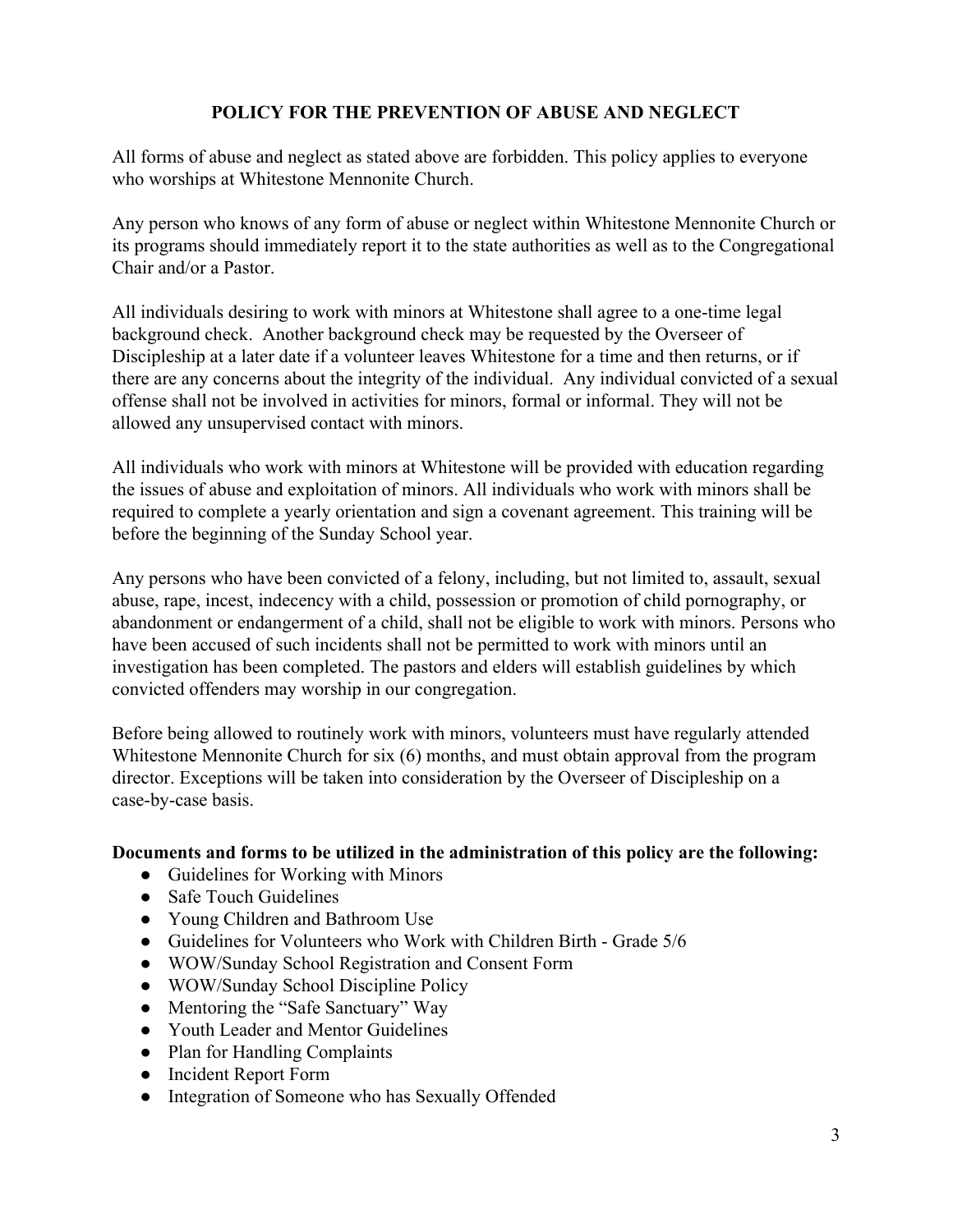● Participation Covenant

### **This policy approved by Whitestone Leadership Team on August 17, 2017.** Guidelines for Working with Minors

| <b>Two Adult Rule</b>                   | As much as practically possible, two or more adults shall be present at all<br>times during any church-sponsored program, event, or ministry involving<br>minors. This includes, but is not limited to, the nursery, WOW, Sunday<br>School, Bible Study, Bible Memory, Bible School, and JYF and MYF<br>activities.                                                                                                                                                                                                                                                                                                                                                                                             |  |
|-----------------------------------------|-----------------------------------------------------------------------------------------------------------------------------------------------------------------------------------------------------------------------------------------------------------------------------------------------------------------------------------------------------------------------------------------------------------------------------------------------------------------------------------------------------------------------------------------------------------------------------------------------------------------------------------------------------------------------------------------------------------------|--|
| <b>Safe Touch</b><br><b>Guidelines</b>  | Safe touch guidelines shall be followed by all staff and volunteers<br>working with minors. (See attached sheet.)<br>(Teachers of preschool children, also see attached sheets on bathroom use<br>and volunteer description.)                                                                                                                                                                                                                                                                                                                                                                                                                                                                                   |  |
| Age<br><b>Requirements</b>              | If a volunteer is under the age of 18, but not younger than 10 years, they<br>shall work under adult supervision. No one under age 23 will be allowed<br>to volunteer with the high school youth. Exceptions will be allowed for<br>those in training for youth ministry who are at least 20 years old. Other<br>exceptions will be taken into consideration by the Overseer of<br>Discipleship on a case-by-case basis.                                                                                                                                                                                                                                                                                        |  |
| <b>Advanced</b>                         | Parents of minors will be advised of any off-campus activities.                                                                                                                                                                                                                                                                                                                                                                                                                                                                                                                                                                                                                                                 |  |
| <b>Notice to</b><br><b>Parents</b>      | Advance notice for a particular activity will be required when transporting<br>a minor by vehicle.                                                                                                                                                                                                                                                                                                                                                                                                                                                                                                                                                                                                              |  |
| Overnight<br>Youth<br><b>Activities</b> | Approved chaperones will strive to keep youth in a safe environment at all<br>times. They will monitor situations to preserve the youths' integrity and<br>safety and will inform parents/guardians regarding the itinerary and<br>activities of the trip, and will secure permission for the youth to<br>participate. Adult chaperones may stay in a room with mixed or same<br>gender groups of youth, dependent upon lodging accommodations.<br>Lodging for mixed gender groups will always have at least two<br>chaperones present during overnight stays. A ratio of at least 3 youths to 1<br>adult is recommended for all lodging situations. Absolutely no one adult<br>with one youth will be allowed. |  |
| Mentor/<br><b>Mentee</b>                | A covenant between the teen's legal guardian(s) and the mentor shall be<br>signed stating the agreement to comply with the terms of this policy<br>during all of their activities.                                                                                                                                                                                                                                                                                                                                                                                                                                                                                                                              |  |
| <b>Nursery</b><br><b>Volunteers</b>     | All nursery volunteers shall sign the covenant agreement to comply with<br>the terms of this policy.                                                                                                                                                                                                                                                                                                                                                                                                                                                                                                                                                                                                            |  |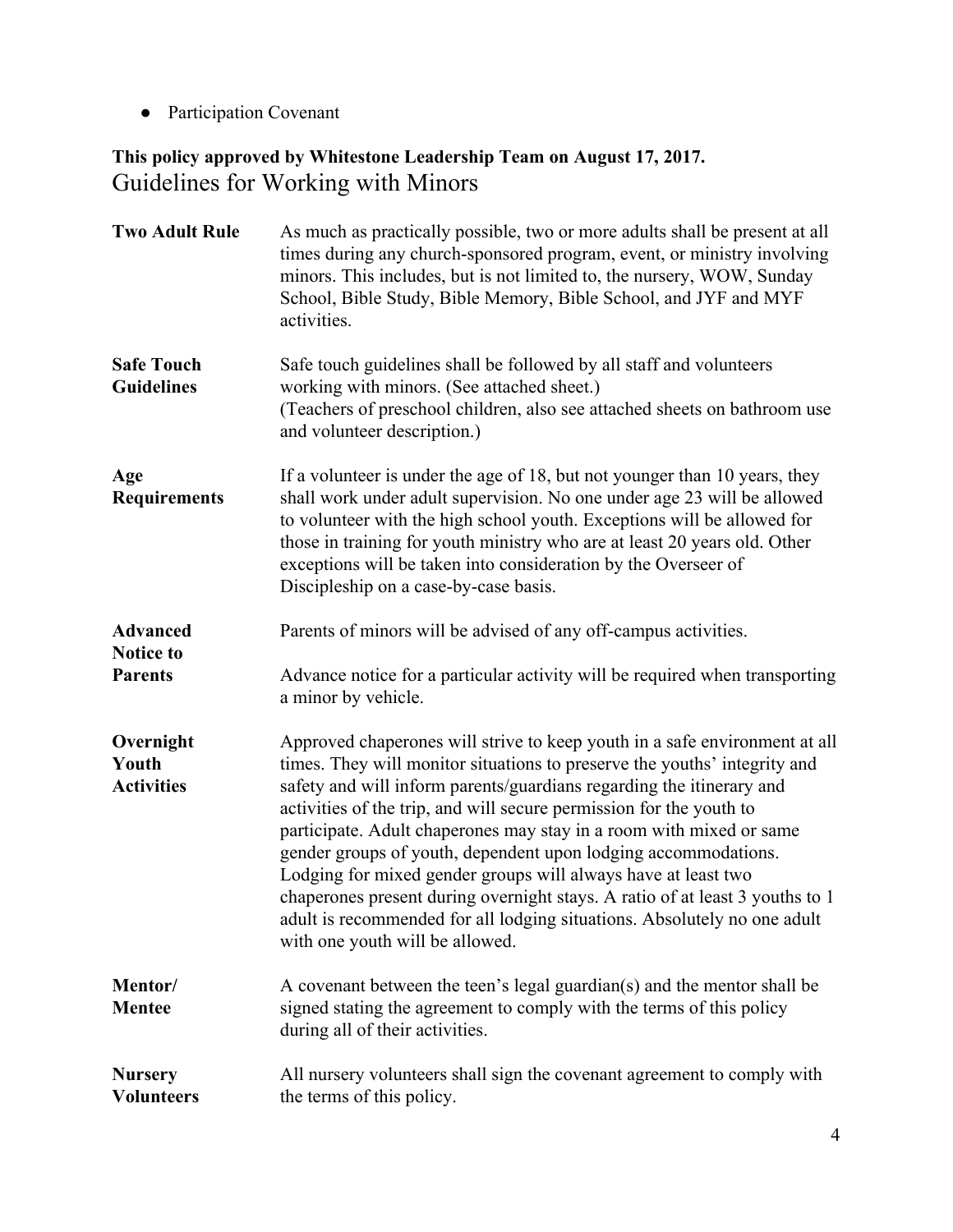| <b>Youth Leaders</b>                              | JYF and MYF leaders will sign a covenant stating the agreement to<br>comply with the terms of this policy.                                                                                                                                                                                                                                                                                                                                                                                               |
|---------------------------------------------------|----------------------------------------------------------------------------------------------------------------------------------------------------------------------------------------------------------------------------------------------------------------------------------------------------------------------------------------------------------------------------------------------------------------------------------------------------------------------------------------------------------|
| <b>Windows</b>                                    | Windows are installed in most doors where activities and/or meetings<br>take place. These windows will remain uncovered. Unless approved<br>for specific purposes otherwise, doors without windows are to be left open<br>at all times.                                                                                                                                                                                                                                                                  |
| Appropriate<br>Interpersonal<br><b>Boundaries</b> | Adult leaders of children and youth shall set good examples of appropriate<br>ways to relate to each other for our children and youth including, but not<br>limited to, respectful and nurturing behaviors that do not interfere with<br>another's privacy, and attention to appropriate dress, language, and<br>demonstrations of affection and encouragement. Safe touch with a child<br>or youth always involves giving the child or youth a choice, and is<br>initiated by the child, not the adult. |

**Remember, the Safe Sanctuary policy is not trying to sabotage or shut down any effective ministry. The goal is to keep relationships healthy, encourage appropriate boundary management, protect church workers from accusations, and protect the children and youth from possible misconduct and abuse.**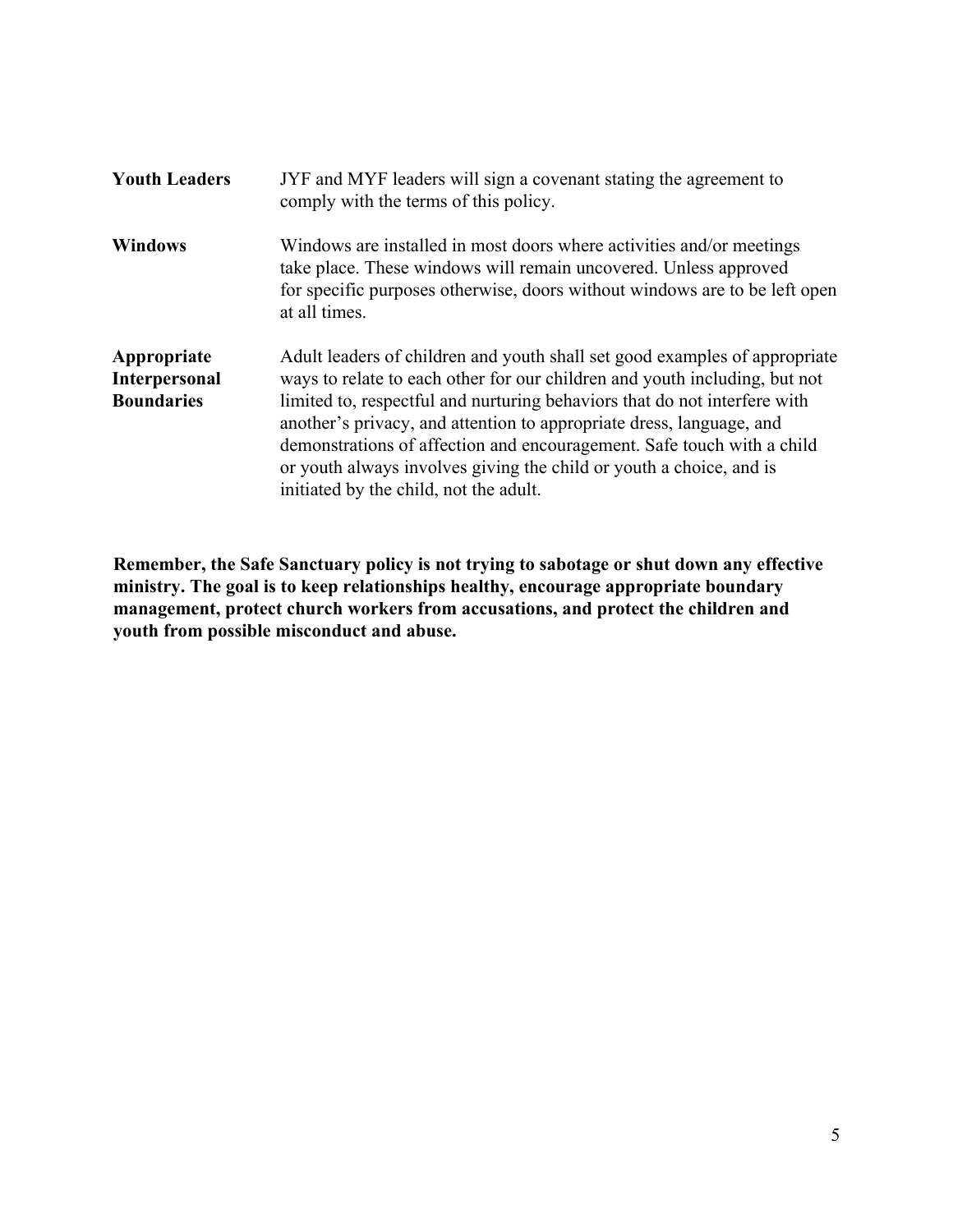### Safe Touch Guidelines

Know your students and their families. The better you know both, the better you can gauge and ask, when appropriate, what their expectations are.

If a questionable situation comes up regarding touch, discuss it with the parents or guardians as soon as possible.

Let children initiate. If they initiate touch, it will be touch with which they are comfortable. If their boundaries seem inappropriate to you, it is fine to use less touch than they offer and gently set limits. Talking to parents or guardians may be appropriate here.

If a hug is offered, use a side hug in a public, interruptible space, such as in the open door following class.

Be sure that safe touch is offered but not insisted upon. Children should be allowed to say no to any touch they do not want. Empowering them to do so will be a protective skill we want them to have throughout life.

Occasionally restraint may be required to keep someone from hurting themselves or others. This can be appropriate. Use physical restraint only when necessary to prevent harm, and bring parents or guardians into the process as soon as possible.

If you are unsure of what is appropriate with a child, ask. You can discuss it with parents or guardians, or you may consult an elder or a pastor.

Do not use corporal punishment even in times of restraining a child. If discipline is needed and you are unsure of what nonviolent limit-setting techniques would work, consult an elder or a pastor.

If you see touch between children or youth that is inappropriate, intervene. Inform caregivers, especially when it appears that one participant was not consenting.

Pray for each of the youth or children in your charge that they may be loved and nurtured in healthy relationships and that God will guide you in being one of those healthy relationships. When you meet with the children or youth of this church, imagine that you are meeting with Jesus and treat them accordingly.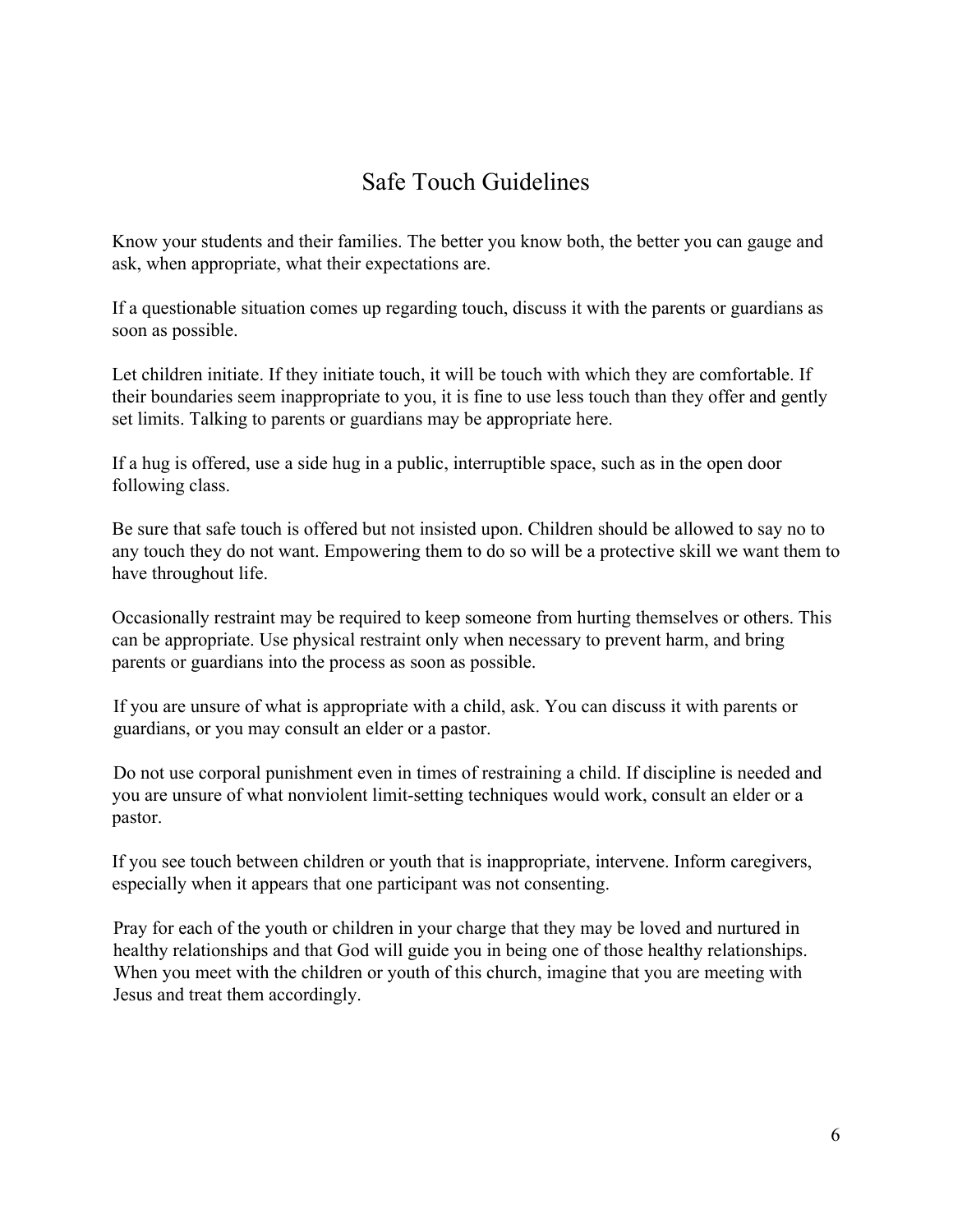### Young Children and Bathroom Use

Church nursery workers and preschool Sunday School teachers need to be educated about appropriate touch and boundaries with young children and educated on protocol for bathroom use. In a like manner, parents of young children need to be educated on what they can do to encourage a safe environment. Here are a few guidelines to consider:

▪ Develop procedures for bathroom use. Teachers, nursery workers, and helpers, determine the safest way of helping children use the bathroom. Ideas: tell another teacher/assistant where you are, leave door to bathroom partly open while in use, ask child if they can take care of everything by themselves; ask child to tell you when they are done with clothing pulled up, make sure hands are washed thoroughly, never touch a child in private areas, if there is an accident, get a parent.

▪ Communicate with parents. Talk to each parent about "bathroom protocol." Ask them for suggestions on how they want trips to the bathroom handled. Tell them children in your classroom need to take care of their own bathroom needs. Show them locations of bathrooms in the church.

▪ Request that parents dress their children in clothing that the children can handle themselves. Elastic waist pants and skirts can be easily pulled up and down by very young children. If the clothing is complicated (bows, ties, buttons), it may increase the chances of an accident (takes too long to undo the clothing) and it increases the amount of touch and assistance an adult must provide.

▪ If a child becomes agitated at using the bathroom alone or with you near, go and get the parents. Tell parents this is what you will do.

▪ If a child has disabilities or special needs, the bathroom protocol may be different, so talk with the parents on what they suggest.

▪ Know the indicators of child abuse and be prepared to report it to authorities. At times, these indicators are discovered as a child uses the bathroom.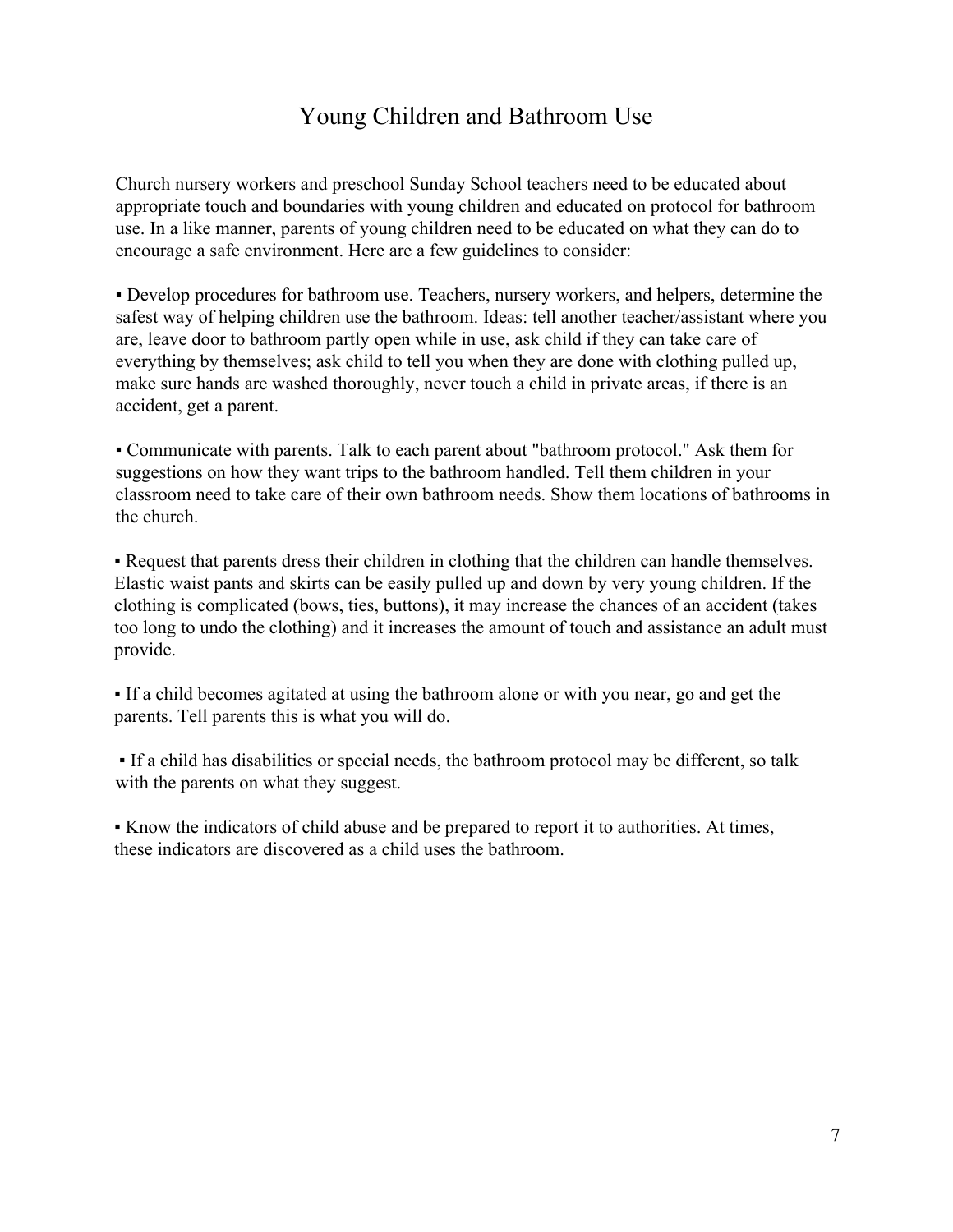### Guidelines for Volunteers who Work with Children Birth - Grade 5/6

Report to Nursery Coordinator, Primary Sunday School Planning Team, WOW Director, Bible Memory Coordinator, Bible School Coordinator

Duties of volunteers:

▪ Provide physical, emotional, and intellectual support and instruction to each child in your care, as appropriate for the circumstances.

▪ Provide appropriate guidance to each child in your care.

▪ Develop a relationship of trust and continuity with the children in your care, which will enhance each child's development of positive self image.

▪ Provide support and assistance to parents when they arrive with their child.

Performance expectations of volunteers:

- Be punctual. Notify the coordinator in advance if you must be late.
- Be reliable in your attendance. Notify the coordinator in advance if you must be absent.
- Attend periodic training and education events provided by the church.
- Be polite, friendly, and courteous to others, both children and adults.
- Do not engage in physical punishment of any child.
- Cooperate with other staff/volunteers and with parents.
- Abide by and apply the policies of Whitestone Mennonite Church at all times.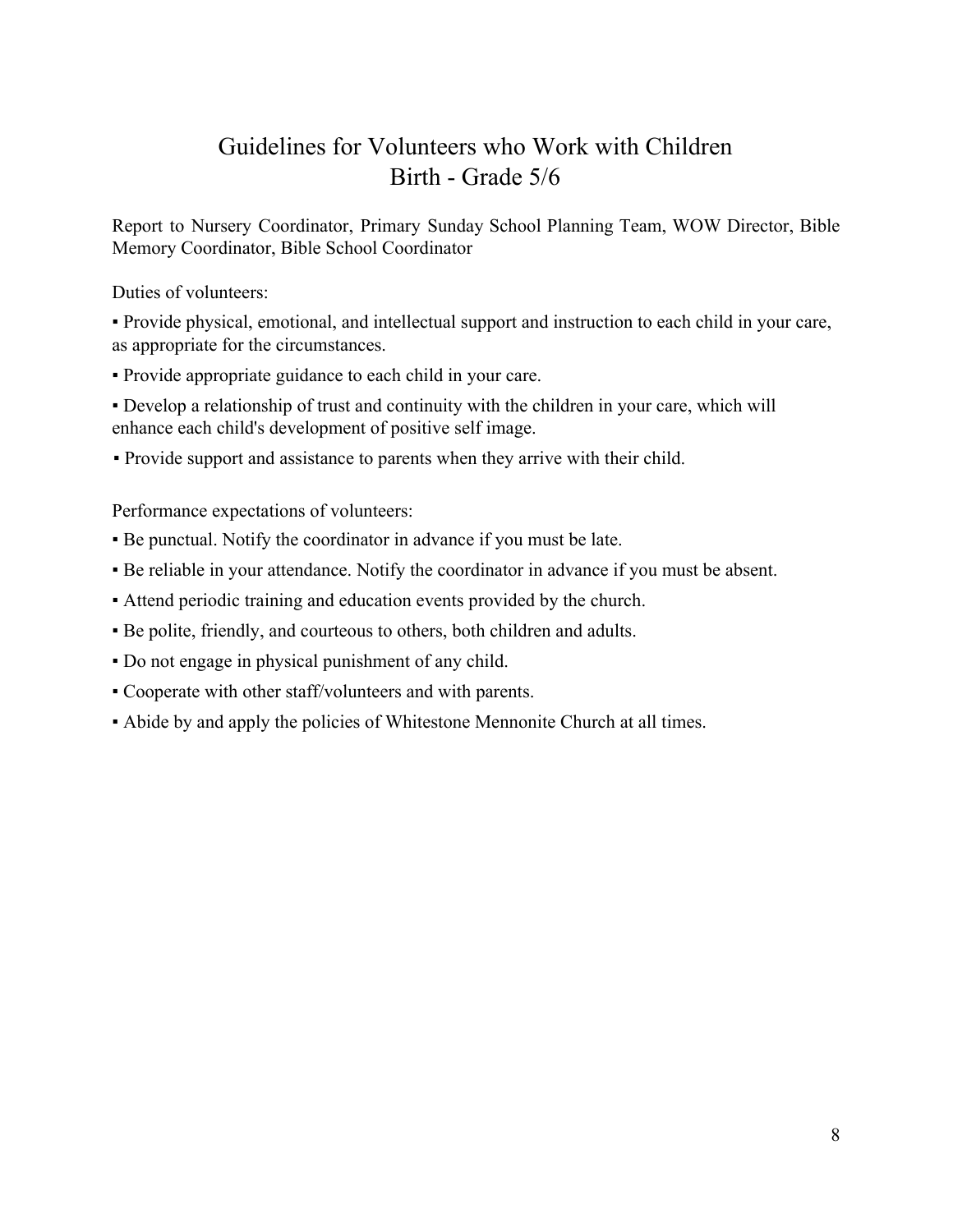#### Whitestone Mennonite Church WOW/Sunday School Registration and Consent Form Phone 620-327-4123

Page 1 of 2

| Child's name                              | Birthdate<br><u> 1989 - Johann Barn, fransk politik formuler (d. 19</u>                                                                                            |  |  |
|-------------------------------------------|--------------------------------------------------------------------------------------------------------------------------------------------------------------------|--|--|
|                                           |                                                                                                                                                                    |  |  |
|                                           |                                                                                                                                                                    |  |  |
|                                           |                                                                                                                                                                    |  |  |
|                                           | Father's name Cell Cell                                                                                                                                            |  |  |
|                                           | Mother's name $\qquad \qquad \qquad \qquad \text{Cell}$                                                                                                            |  |  |
|                                           |                                                                                                                                                                    |  |  |
| Hesston):                                 | Emergency contact person different from Mom or Dad (in Hesston or within 10 miles of                                                                               |  |  |
|                                           |                                                                                                                                                                    |  |  |
|                                           |                                                                                                                                                                    |  |  |
| reaction:                                 |                                                                                                                                                                    |  |  |
| treated for, including pertinent details: | Check below any health condition that this child has ever experienced or is currently being<br>asthma epilepsy/seizures heart trouble diabetes physical disability |  |  |
| experiencing:                             | List and explain any other health issues that your child has experienced or is currently                                                                           |  |  |
| publicity.<br>Yes                         | I give my permission for my child's photo/video/quotes to be taken and used for church related<br>N <sub>0</sub>                                                   |  |  |

If a field trip is planned which is not on church property, communication via note, email, text, or phone call will occur prior to the event.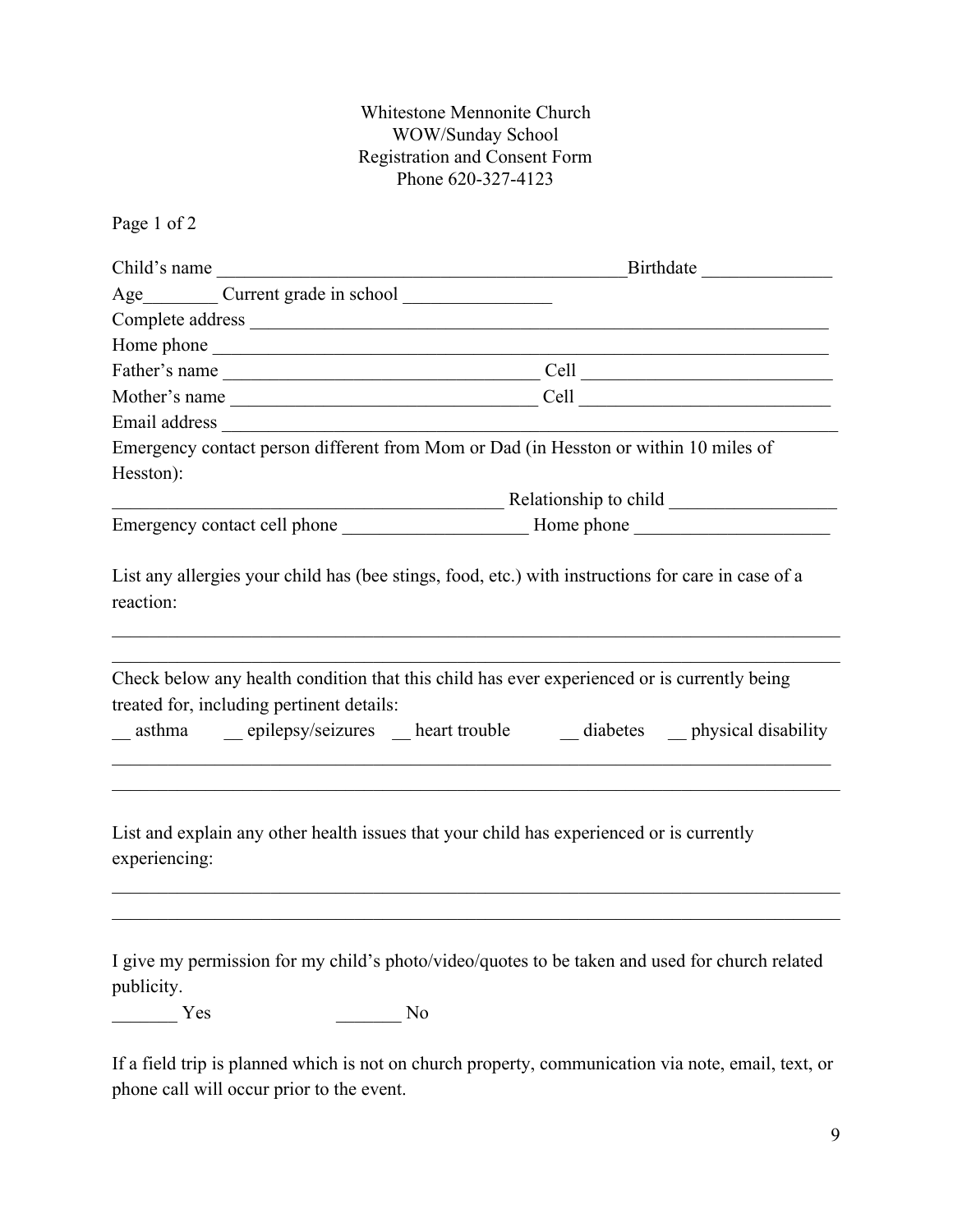Page 2 of 2

WOW/Sunday School pledge:

We are beloved children of God. We respect each other and ourselves. We help each other to learn. We care for our church building.

Behavior Expectations for WOW/Sunday School:

- Listen to adults. Adults will also listen to you.
- · Follow directions.
- Treat everyone with respect. We are all made in God's image.
- We walk in the building.
- Please stay with your group.
- If you need to use the bathroom, please ask an adult for permission.
- · Stay in the areas of the church building where you're supposed to be.

Student signature or printed name

Date  $\Box$ 

For the parent(s)/legal guardian(s)

I/We, the undersigned, have legal custody of the student named above, a minor, and have given our consent for him/her to participate in WOW (Whitestone on Wednesdays) and/or Sunday School, ministries of Whitestone Mennonite Church. I/We understand that there are inherent risks and possibility of bodily and/or emotional injury in any activity or event. I/We hereby release Whitestone Mennonite Church, its pastors, employees, and volunteer workers from any and all liability for any injury, loss, or damage to person or property that may occur during the course of my/our child's involvement. If he/she is injured and requires the attention of medical personnel, I/we consent to any reasonable treatment as deemed necessary by medical personnel. I/We acknowledge that I/we will be ultimately responsible for the cost of any medical care if it is not covered by my/our health insurance.

| Parent signature    |      |
|---------------------|------|
|                     |      |
| Parent printed name | Date |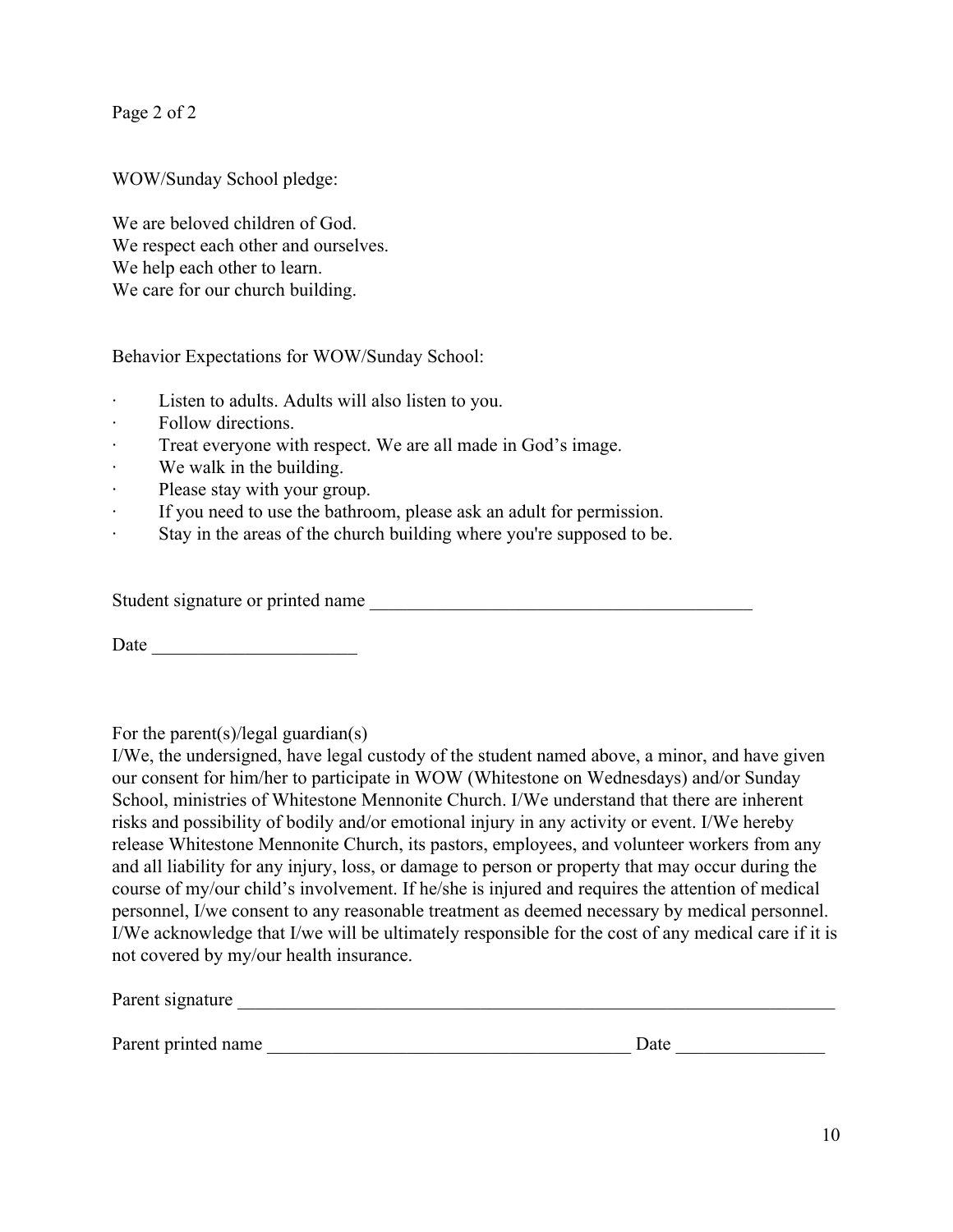#### Discipline Policy WOW/Sunday School Whitestone Mennonite Church

All people are made in the image of God. All people deserve to be treated with respect and dignity.

1. The first time a child disrupts class, talk quietly with the child and remind him/her of the classroom expectations.

2. If the child disrupts class again, talk individually with him/her (maybe in the hall).

3. If the child continues to disrupt class, call or text a member of the WOW/Primary Sunday School planning team.

4. The planning team member will escort the child from the classroom, and the child will be given some time to think about acceptable alternative behavior/choices.

5. If the child is willing to cooperate, the child will return to the classroom. If not, the child's parents will be notified.

6. If the child's parent is notified, the parent will be expected to sit with the child for the rest of the WOW/Sunday School time that day or to pick up the child from WOW/Sunday School at that time.

7. The child will be welcome at WOW/Sunday School the next week again.

8. If the disruptive behavior continues from week to week, the child, teacher, parent(s), and a planning team member will meet to create a plan of action to correct the problem.

August 1, 2017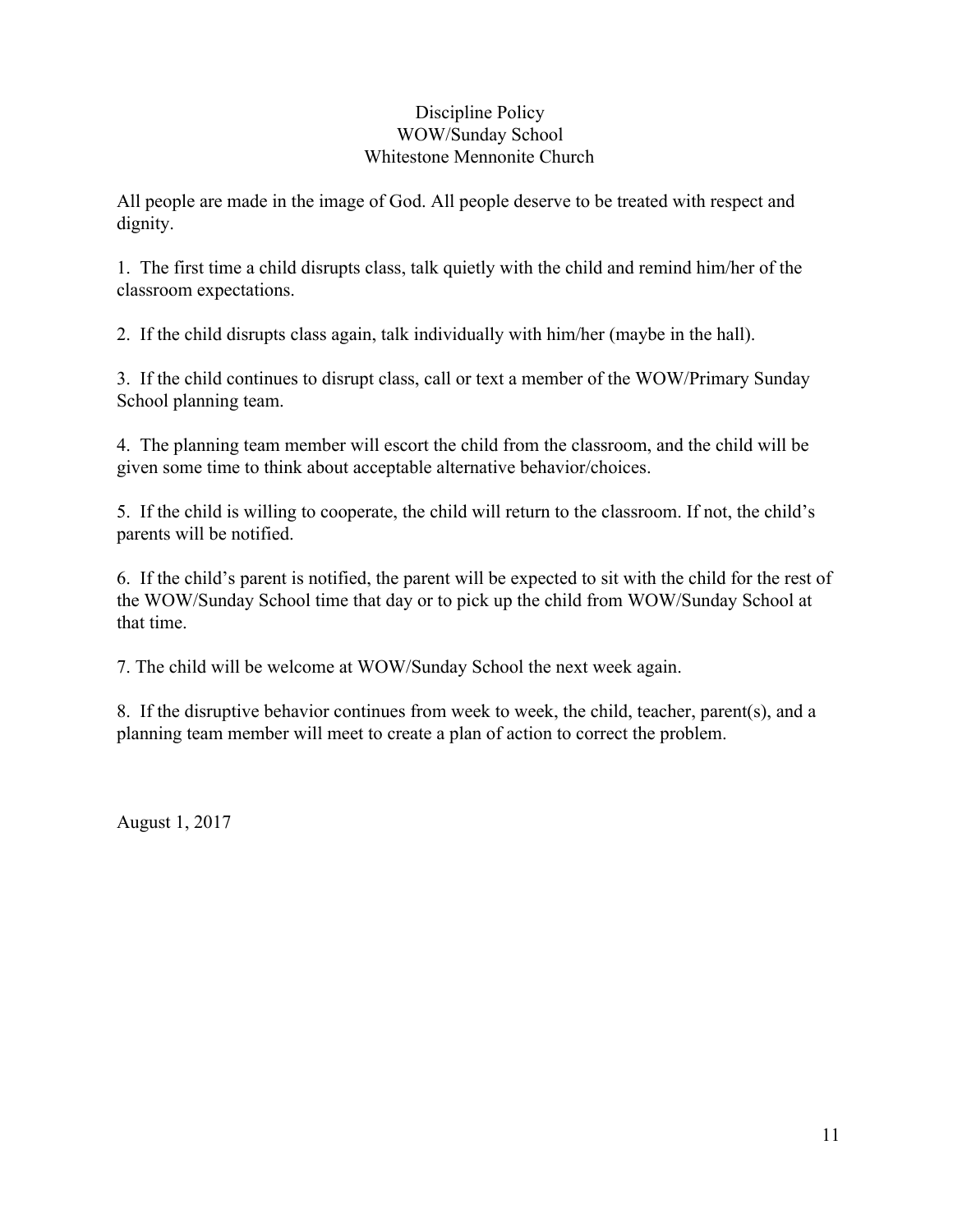### **Mentoring the "Safe Sanctuary" Way**

Congregational mentoring programs are designed to nurture a spiritual friendship - one youth to one adult. How does the mentoring relationship fit with some of the procedures that Safe Sanctuary policy suggests? The "rule" that two adults be present at every event where there is youth or children's ministry may frustrate mentors as they plan times with their mentee. Also in question may be conversations/counseling within the mentor/mentee relationship conducted in isolation. At first glance, it may seem that the mentoring ministry of a congregation is not appropriate, because often the mentor pair is alone yet we would all agree that healthy relationships, spiritual conversations, and trust are a big part of youth ministry and about nurturing faith between youth and adults.

Here are some ideas that will reduce the risk of both accusations and abuse:

▪ Host Mentor/Mentee gatherings in groups. All mentor pairs are invited to a time at the church or some other public setting where they will engage together in group activities. While there, they could break into pairs and discuss, pray, etc.

▪ Keep parents in the loop when you are with your mentee. Make sure the parents are informed about pickup and drop off time, where you will be going, and how you will get there. If you are running late on the way home, you or the youth should phone. *Don't go by the phrase "better to ask forgiveness than permission" with regards to informing parents.*

▪ Be at public places with your mentee. Avoid places where you are isolated. Overnighters with just the two of you are off limits. Public places would be concerts, sporting events, shopping, parks in daylight.

▪ If your mentee comes to your home, another adult should be present - a spouse, friend. Keep your conversations and activities in full view of other family members; do not sequester yourself in a family room and close the door.

▪ Mentors, just like youth pastors and youth leaders, should undergo training on appropriate language, boundaries, and touch issues. Those educated on these issues understand the risk factors and will make better decisions about what is appropriate.

▪ Consider your own motivation for being a mentor. Make sure you have their best interests in mind and design your time together for healthy interaction.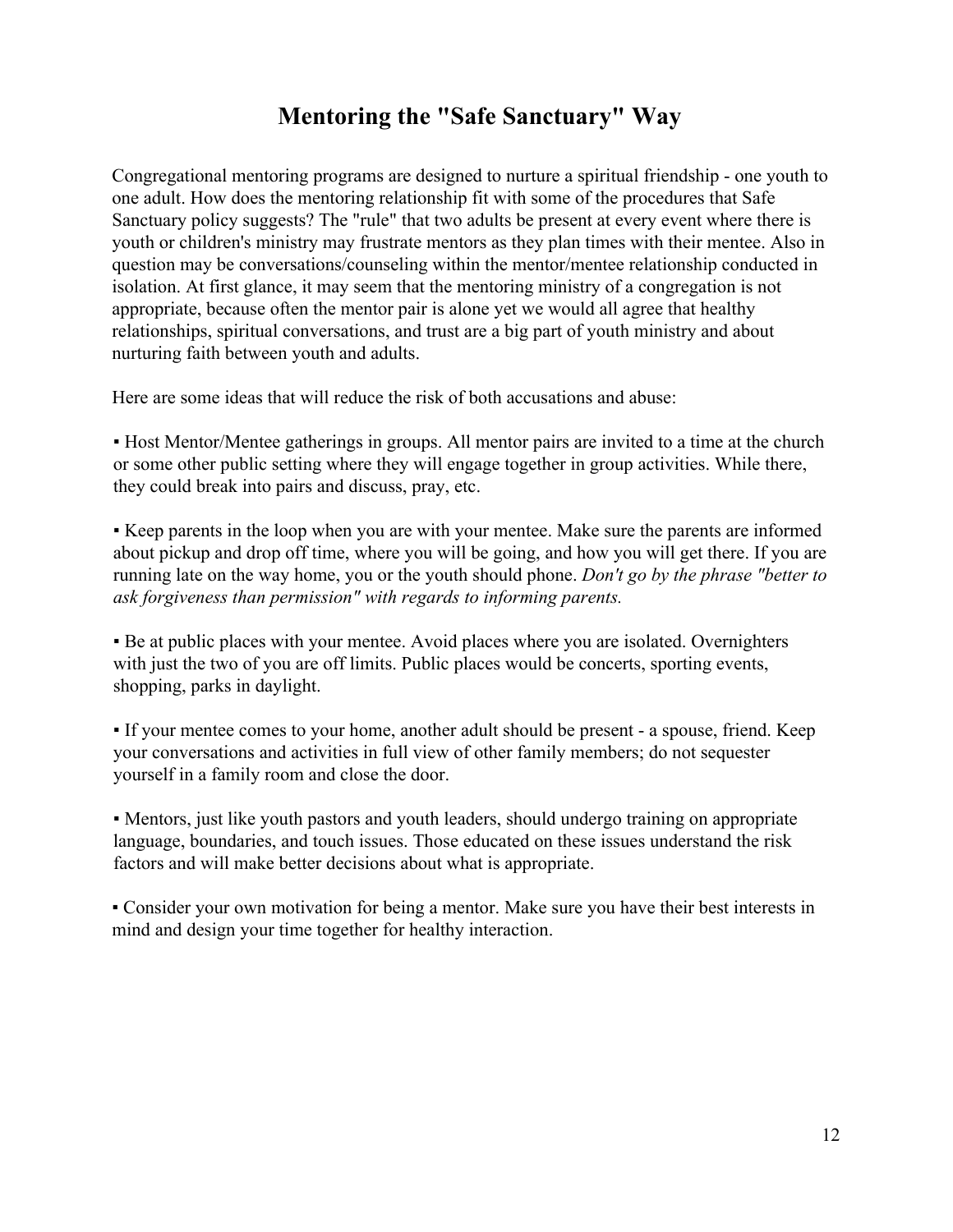## Youth Leader and Mentor Guidelines

▪ Youth Leaders and Mentors shall not be in a private place or in any room alone with a youth. Be in interruptible places.

▪ Youth Leaders and Mentors shall not visit with youth at a home alone.

▪ Youth Leaders and Mentors should avoid being alone in a vehicle with a youth when possible. Possible strategies when this is not possible include: meet at a public place, call or text parents with anticipated arrival/departure times, keep parents informed of meeting time and travel arrangements, ask parents for permission before traveling with youth, etc.

▪ Youth Leaders and Mentors shall not share any sexual content, such as in magazines, movies, music, video games, etc. with youth.

▪ Youth Leaders and Mentors shall never discuss their own or another's sexual life.

▪ Youth Leaders and Mentors shall not tolerate jokes, teasing, or roughhousing based on sexual orientation.

▪ Youth Leaders and Mentors shall never provide youth with alcohol, tobacco products, or drugs.

▪ Youth Leaders and Mentors shall not partake of alcohol, tobacco products, or drugs in the presence of youth.

▪ Youth Leaders and Mentors shall not comment on development, bathing suit, body, or attractiveness to others.

▪ Youth Leaders and Mentors shall encourage appropriate clothing at all times and settings.

▪ Youth Leaders and Mentors shall be punctual beginning an activity and ending it. Youth Leaders shall be in the youth room before any JYF/MYF arrive.

▪ Youth Leaders and Mentors shall limit touching to handshakes, pats on the back, and the occasional requested hug, which shall be limited to side hugs. Touching on the bottom is never appropriate. Be careful with roughhousing, wrestling, etc.

▪ Youth Leaders and Mentors shall give youth appropriate personal space when spending time with them.

▪ Youth Leaders and Mentors shall respect bathroom/showering privacy of youth on retreats, etc.

▪ Youth Leaders and Mentors shall follow Whitestone's Safe Sanctuary policy and report abuse to the proper authorities immediately, using the "Incident Report Form" and following the guideline: "A Guide to Reporting Child Abuse and Neglect in Kansas" from the Kansas Children's Service League, found on the Kansas Department for Children and Families website.

#### Social media

•Be careful with communication with youth on social media.

•Include parents when texting/emailing youth.

•Do not use private messaging or snapchat with a youth.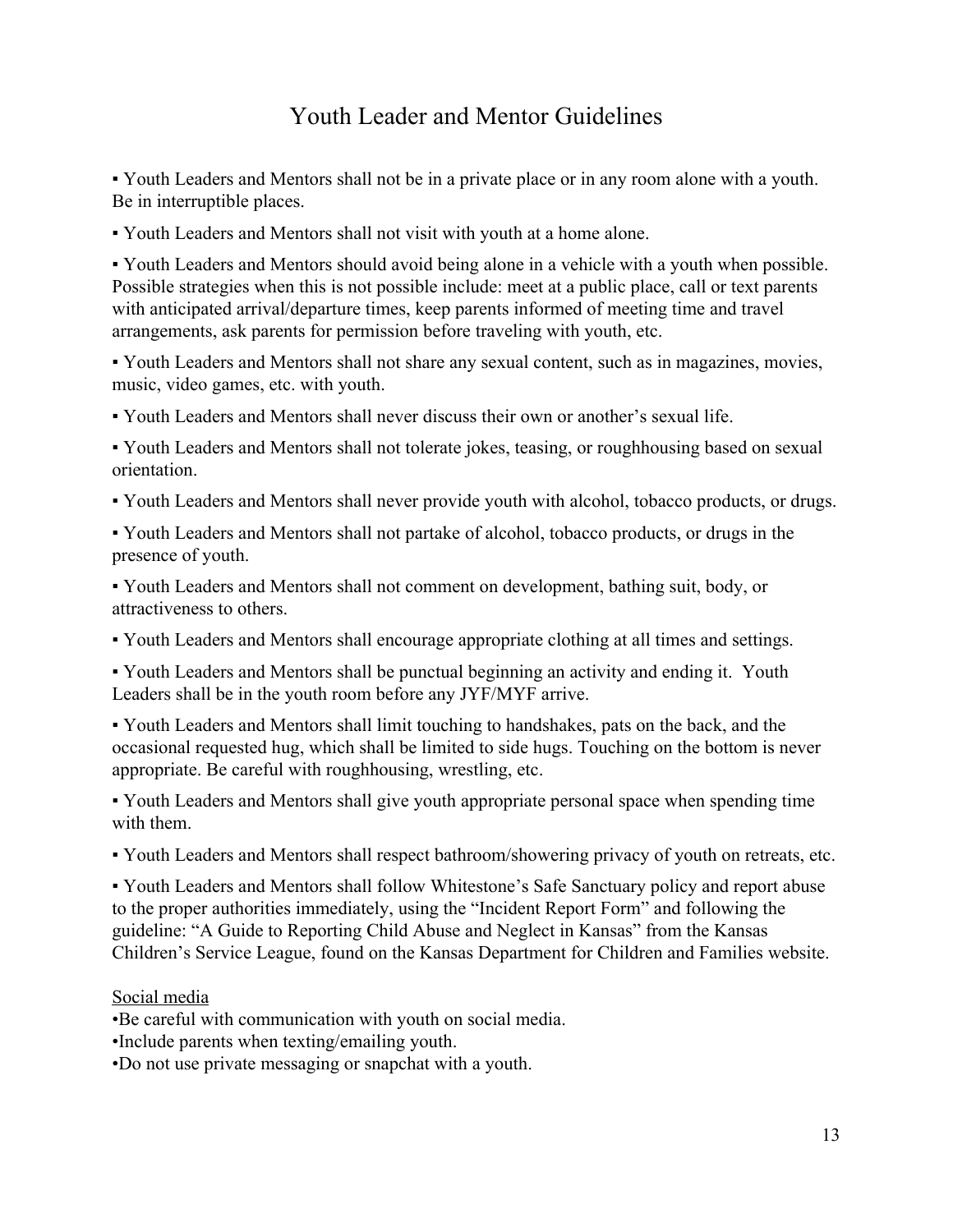### Plan for Handling Complaints

If there is any suspicion of abuse or neglect, or if a minor discloses abuse to you, believe the minor and make a report immediately to Department of Children and Families. Do this by calling the Kansas Protection Report Center (KPRC) at 1-800-922-5330 or emailing DCF.KSPRC@ks.gov. or calling the police (911). Cooperate with professionals who conduct the investigation.

Immediately after contacting the authorities, notify any member of the Whitestone Pastoral Team and/or Congregational Chair and fill out the "Incident Report Form." Leadership will refer to and follow MCUSA policy and guidelines.

Every written report shall contain, if known, the name and address of the minor and the minor's parents/guardians, the minor's age, the nature and extent of the minor's injury (including any evidence of previous injuries), and any other information which the writer of the report believes might be helpful in establishing the cause of the injuries and the identity of the person(s) responsible for the injuries. Every report shall be signed by the writer of the report.

The highest reasonable degree of confidentiality will be maintained while facts are being gathered. Keep in mind that leaked information can hamper the investigative process and create more trauma for the minor involved. Leadership will share information with the congregation when appropriate, after the DCF has come to investigate.

The church shall fully cooperate with the DCF and Law Enforcement personnel, and the church will consult with legal counsel.

The pastoral team, an elder, or a person appointed by the elders will take leadership in promptly attending to the victim and his or her family's safety and needs, and shall find an outside agency, like a child advocacy center to work with. Every attempt will be made to keep the victim's needs at the center of any process, and to keep the victim and offender separated during the investigation.

The pastoral team, an elder, or a person appointed by the elders will take leadership in offering care to the alleged offender and family. The accused individual(s) shall immediately be relieved of all duties that would place them in direct contact with minors until the investigation has been completed. The accused individual shall be asked to stop attending worship, WOW, Sunday School, and other church functions that involve minors in the interest of providing a safe space for the alleged victim until the investigation and any subsequent actions are completed.

If the allegations of abuse are found to be unsubstantiated by the investigative body, by the DCF and/or law enforcement, the person(s) may be reinstated to his/her previous role(s). The Pastoral Team will enter into a restoration process with the individuals involved in an effort to bring healing and restoration to all. In addition, the Elders shall be fully informed and shall be authorized to make a determination regarding the future role in the congregation of the person formerly charged.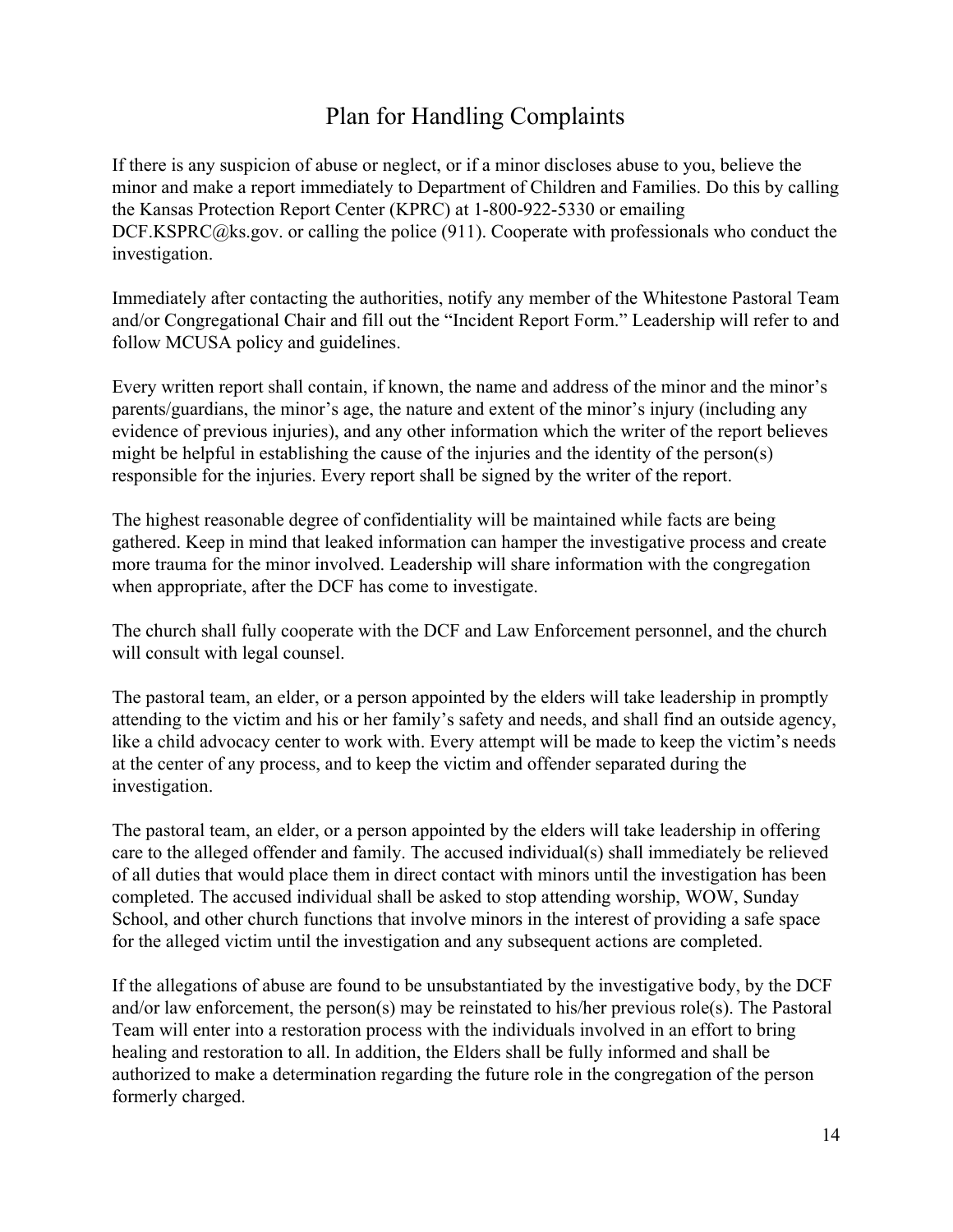Steps will be made promptly to plan for a response to the media if the circumstances suggest that media will become involved. Contact with the media should be made through only one contact person, as designated between the lead pastor and Congregational Chair. This is imperative so that the church can emphasize its position on abuse, express concern for the victim, and explain the specific steps the church is taking to address the present occurrence to reduce the risk of future incidences, and provide a safe environment for others.

The congregation shall be advised of the investigation as appropriate and will be informed of any aspects of the situation which do not require confidentiality, so that the congregation will be informed from within the church rather than from the news media or other outside sources.

To aid in healing within the Whitestone community, informational meetings may be held, with time for questions and answers. In addition, small group gatherings with pastors present may be offered to allow people to voice how they are affected.

If you observe something regarding the care of our children and youth at Whitestone that concerns you, please tell a pastor or elder, even if it seems relatively minor. Since you will be establishing relationships with the children or youth at Whitestone, it is possible that a young member will come to you to talk about abuse that is happening to him/her outside of the church. Use this policy as a guide for handling this type of situation. Consultation with the pastor may be your first step.

Each situation will be handled individually, and this policy shall serve as a guideline for any action that may or may not be taken.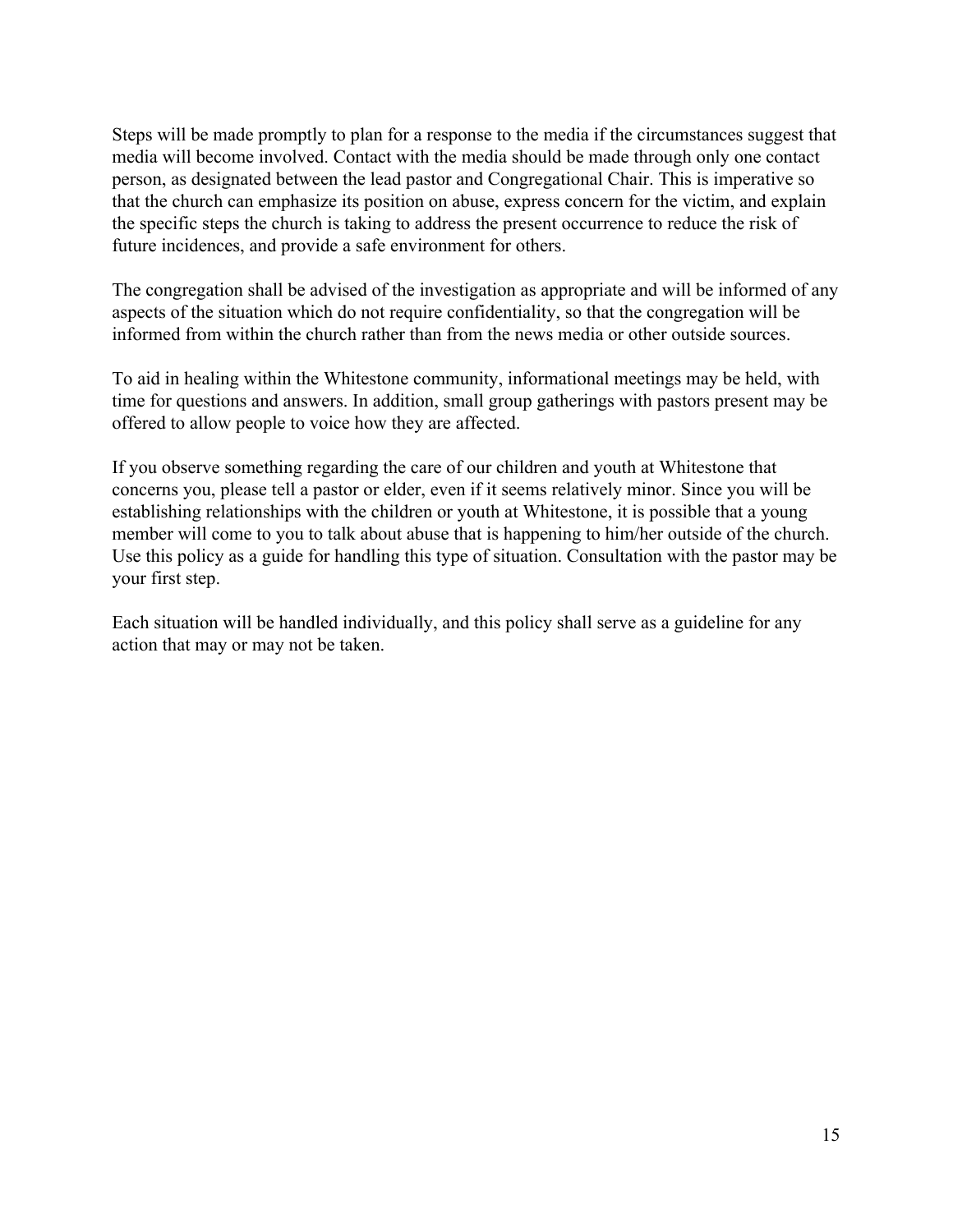# Whitestone Mennonite Church Incident Report Form

| Date Incident Occurred: Time                                                                           |  |  |  |  |  |  |  |  |
|--------------------------------------------------------------------------------------------------------|--|--|--|--|--|--|--|--|
| Date Incident Reported to Church: Time Time To DCF Time                                                |  |  |  |  |  |  |  |  |
| Incident Reported by:                                                                                  |  |  |  |  |  |  |  |  |
| Other Witness(es):                                                                                     |  |  |  |  |  |  |  |  |
| Type of Abuse (See Safe Sanctuary Policy for definitions.)<br>Verbal Physical Sexual Emotional Neglect |  |  |  |  |  |  |  |  |
|                                                                                                        |  |  |  |  |  |  |  |  |
|                                                                                                        |  |  |  |  |  |  |  |  |
| Parent or legal guardian of minor:                                                                     |  |  |  |  |  |  |  |  |
|                                                                                                        |  |  |  |  |  |  |  |  |
|                                                                                                        |  |  |  |  |  |  |  |  |
|                                                                                                        |  |  |  |  |  |  |  |  |
|                                                                                                        |  |  |  |  |  |  |  |  |
| Do or did injuries require medical attention: ___________________________________                      |  |  |  |  |  |  |  |  |
|                                                                                                        |  |  |  |  |  |  |  |  |
|                                                                                                        |  |  |  |  |  |  |  |  |
| Describe situation in detail (use additional paper if necessary):                                      |  |  |  |  |  |  |  |  |
|                                                                                                        |  |  |  |  |  |  |  |  |
|                                                                                                        |  |  |  |  |  |  |  |  |
|                                                                                                        |  |  |  |  |  |  |  |  |
|                                                                                                        |  |  |  |  |  |  |  |  |
|                                                                                                        |  |  |  |  |  |  |  |  |
|                                                                                                        |  |  |  |  |  |  |  |  |
|                                                                                                        |  |  |  |  |  |  |  |  |

Signature

Date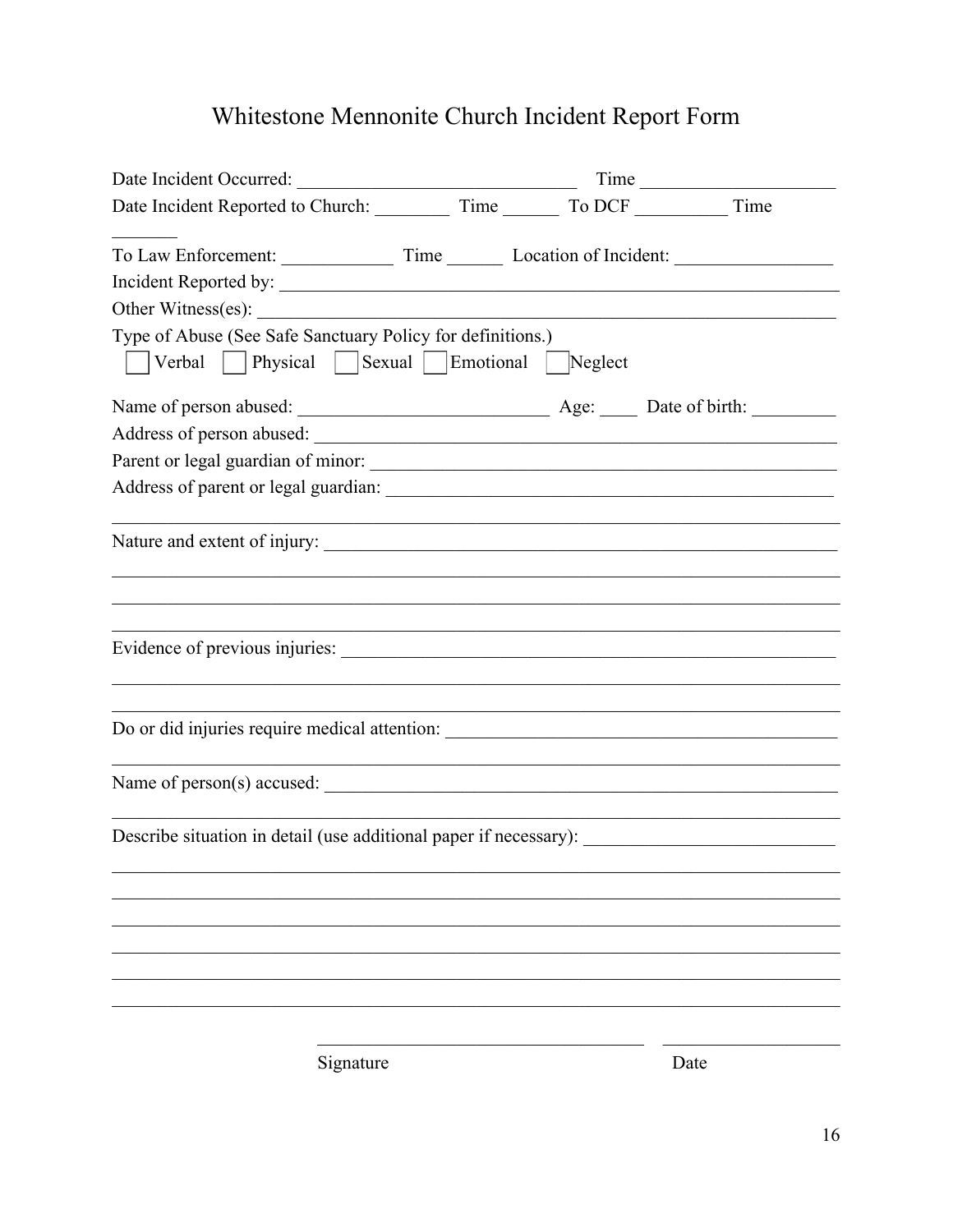#### **Integration of someone who has sexually offended**

An accountability group of at least 3 persons shall be formed to support and work with an individual who has sexually offended and is participating in the life of the congregation. This group shall include a pastor, an elder, and a professional or someone with experience working with sexual offenders. This accountability group shall work with the individual to develop a protection plan that will be shared with the congregation.

This document from Dove's Nest may be consulted when developing the protection plan: "Protection and Inclusion: Guide for Churches on Safely Including Persons Who Have Committed Sexual Offenses" (found at dovesnest.net)

Parents of minors will be notified if there is a registered sex offender who is a regular participant in congregational activities. New families must be notified within two months of beginning to attend church.